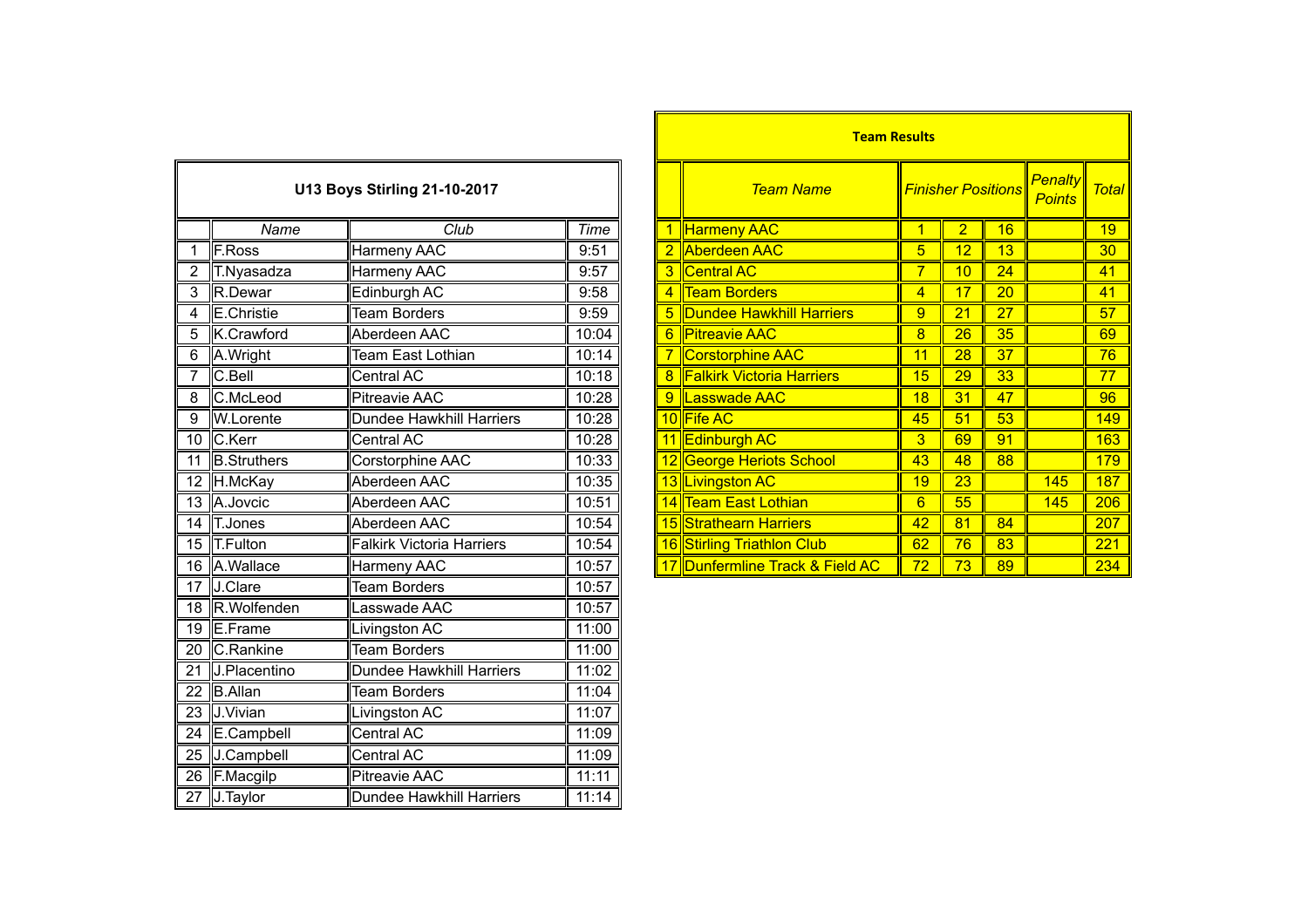| 28              | C.Ross                     | Corstorphine AAC                 | 11:14               |
|-----------------|----------------------------|----------------------------------|---------------------|
| 29              | M.Ross                     | <b>Falkirk Victoria Harriers</b> | 11:14               |
| $\overline{30}$ | C.Gibson                   | <b>Dundee Hawkhill Harriers</b>  | 11:18               |
| $\overline{31}$ | D.Howard                   | asswade AAC                      | 11:18               |
| 32              | A.Carlyle                  | <b>Team Borders</b>              | 11:18               |
| 33              | S.Graham                   | <b>Falkirk Victoria Harriers</b> | 11:18               |
| $\overline{34}$ | C.MacMillan                | <b>Central AC</b>                | 11:18               |
| 35              | E.Wilson                   | <b>Pitreavie AAC</b>             | 11:23               |
| 36              | R.McGuire                  | Central AC                       | 11:25               |
| 37              | A.Wetton                   | Corstorphine AAC                 | 11:27               |
| 38              | F.Peterson                 | Corstorphine AAC                 | 11:27               |
| $\overline{39}$ | E.Docherty                 | <b>Central AC</b>                | 11:31               |
| 40              | C.McGregor                 | Aberdeen AAC                     | 11:31               |
| $\overline{41}$ | K.Simpson                  | <b>Dundee Hawkhill Harriers</b>  | 11:36               |
| $\overline{42}$ | <b>K.Beck</b>              | <b>Strathearn Harriers</b>       | 11:36               |
| 43              | D.Frew                     | George Heriots School            | 11:36               |
| $\overline{44}$ | A.Dye                      | Dundee Hawkhill Harriers         | 11:39               |
| 45              | L.Wyse                     | Fife AC                          | 11:39               |
| 46              | J.McKnight                 | Central AC                       | 11:45               |
| 47              | C.Chambers                 | asswade AAC                      | 11:47               |
| 48              | A.Gilbert                  | George Heriots School            | 11:47               |
| 49              | F.Scott                    | <b>Dundee Hawkhill Harriers</b>  | 11:50               |
| $\overline{50}$ | A.Miller                   | Lasswade AAC                     | 11:51               |
| $\overline{51}$ | C.Hand                     | Fife AC                          | 11:51               |
| 52              | O.Rodger                   | <b>Pitreavie AAC</b>             | 11:53               |
| $\overline{53}$ | M.Pennachio Torres Fife AC |                                  | 11:55               |
| 54              | J.Donald                   | Dundee Hawkhill Harriers         | 11:58               |
| $\overline{55}$ | J.Renton                   | <b>Team East Lothian</b>         | 11:58               |
| $\overline{56}$ | A.Hendry                   | Team Borders                     | $\overline{1}$ 2:06 |
| 57              | J.Sandilands               | Fife AC                          | 12:06               |
| 58              | C.Johnston                 | Pitreavie AAC                    | 12:06               |
| 59              | L.Christie                 | <b>Pitreavie AAC</b>             | 12:06               |
| 60              | A.Armstrong                | Fife AC                          | 12:12               |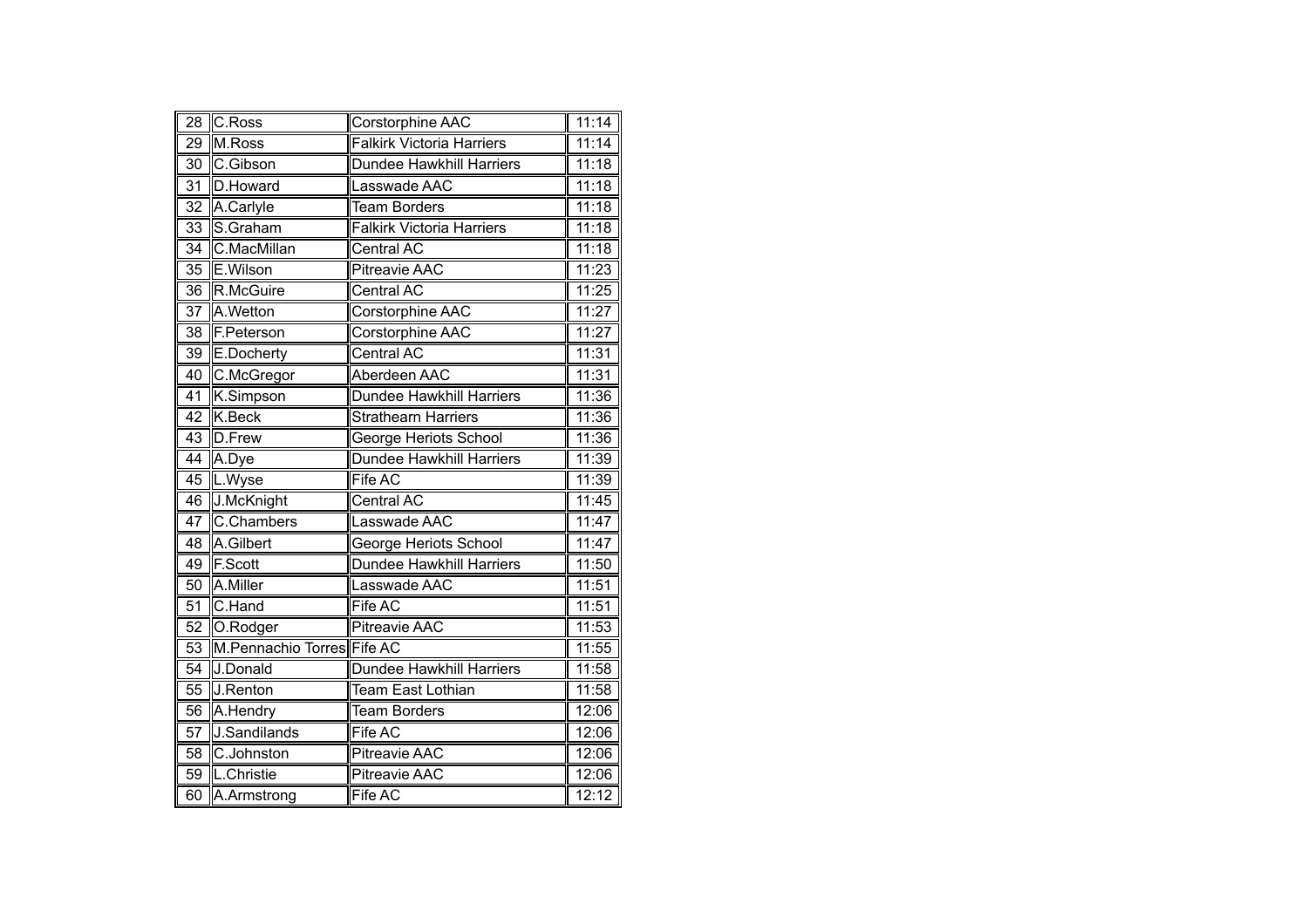| 61              | H.Cant            | <b>Falkirk Victoria Harriers</b> | 12:12              |
|-----------------|-------------------|----------------------------------|--------------------|
| 62              | R.Johnston        | <b>Stirling Triathlon Club</b>   | 12:14              |
| 63              | R.Dixon           | Perth Strathtay Harriers         | 12:18              |
| 64              | T.Bleak           | Fife AC                          | 12:20              |
| 65              | R.Ledingham       | <b>Corstorphine AAC</b>          | 12:20              |
| 66              | L.McKenzie        | <b>Dundee Hawkhill Harriers</b>  | 12:20              |
| 67              | M.Close           | <b>Falkirk Victoria Harriers</b> | 12:23              |
| 68              | J.Kacenda         | <b>Dundee Hawkhill Harriers</b>  | 12:23              |
| 69              | G.Daly            | Edinburgh AC                     | 12:26              |
| 70              | R.Snitjer         | Corstorphine AAC                 | 12:26              |
| $\overline{71}$ | A.Allen           | <b>Dundee Hawkhill Harriers</b>  | 12:36              |
| 72              | J.Duncan          | Dunfermline Track & Field AC     | 12:39              |
| $\overline{73}$ | D.Chalmers        | Dunfermline Track & Field AC     | 12:43              |
| $\overline{74}$ | F.Passway         | <b>Dundee Hawkhill Harriers</b>  | 12:45              |
| $\overline{75}$ | <b>J.Lorrimer</b> | Harmeny AAC                      | 12:47              |
| 76              | M.Walsh           | Stirling Triathlon Club          | 12:53              |
| 77              | F.Stewart         | <b>Harmeny AAC</b>               | 12:57              |
| 78              | A.Scott           | Lasswade AAC                     | 12:57              |
| 79              | S.Baverstock      | Aberdeen AAC                     | 13:00              |
| 80              | L.Jaffrey         | <b>Teviotdale Harriers</b>       | 13:01              |
| 81              | A.Dale            | <b>Strathearn Harriers</b>       | 13:05              |
| $\overline{82}$ | L.Bruce           | <b>Dundee Hawkhill Harriers</b>  | 13:07              |
| 83              | M.Cameron         | <b>Stirling Triathlon Club</b>   | 13:13              |
| 84              | C.Anderson        | <b>Strathearn Harriers</b>       | 13:32              |
| 85              | S.Craig           | <b>Central AC</b>                | 13:34              |
| 86              | F.Marchant        | <b>Central AC</b>                | 13:36              |
| 87              | C.Gladwin         | <b>Harmeny AAC</b>               | 14:09              |
| 88              | L.Monaco          | George Heriots School            | $\overline{14:}48$ |
| 89              | S.Morrison        | Dunfermline Track & Field AC     | 14:58              |
| 90              | J.Sibley          | <b>George Heriots School</b>     | 15:12              |
| 91              | <b>B.Main</b>     | Edinburgh AC                     | 15:15              |
| 92              | D.Drylaw          | Dunfermline Track & Field AC     | 15:53              |
| $\overline{93}$ | I.Taylor          | Harmeny AAC                      | 16:33              |